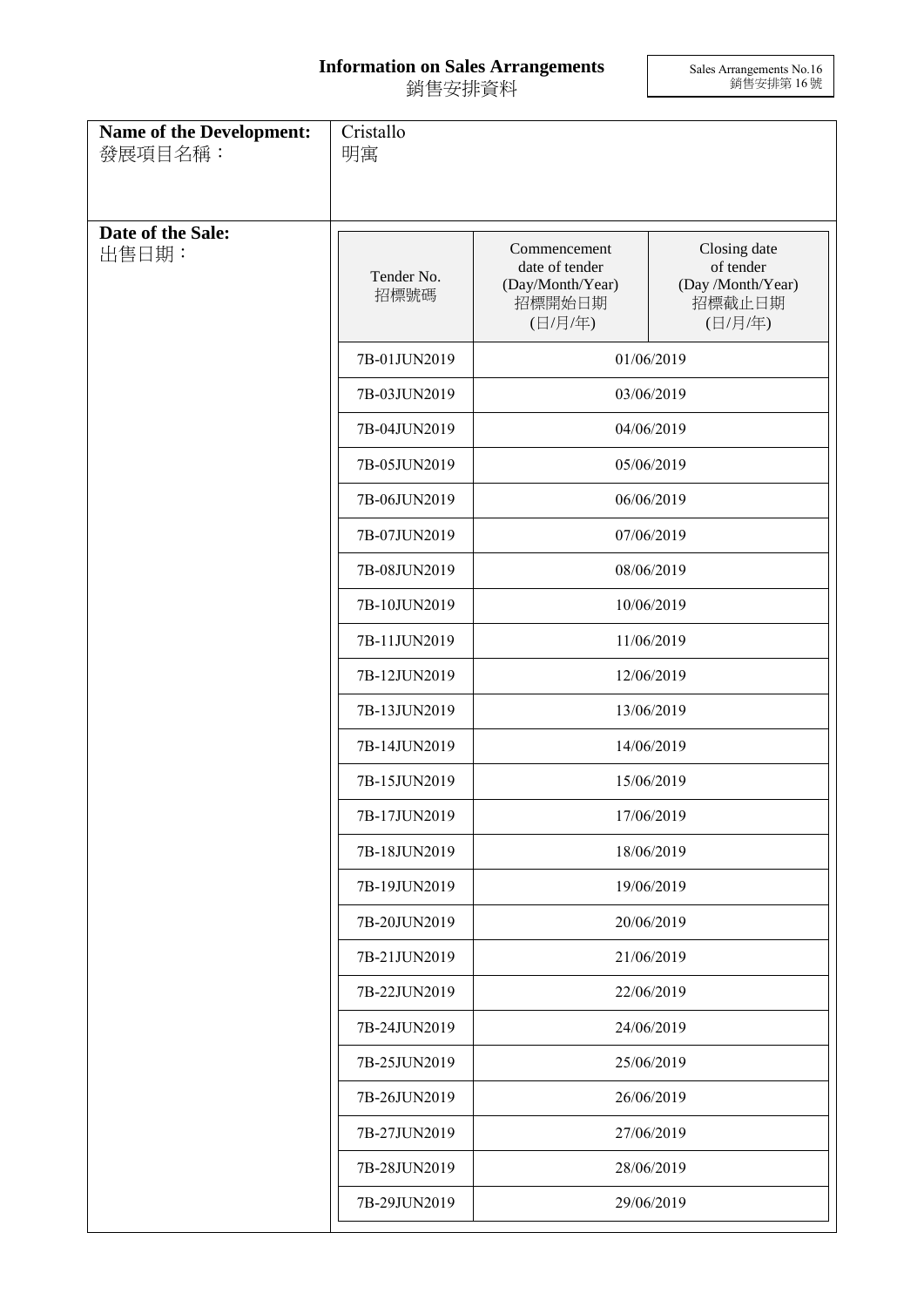| Time of the Sale:                                                                           |                                          |                                                                        |                                     |
|---------------------------------------------------------------------------------------------|------------------------------------------|------------------------------------------------------------------------|-------------------------------------|
| 出售時間:                                                                                       | Tender No.<br>招標號碼                       | Commencement<br>time of tender<br>招標開始時間                               | Closing time<br>of tender<br>招標截止時間 |
|                                                                                             | 7B-01JUN2019                             | 11:00 a.m. 上午 11時                                                      | 12:00 noon 正午 12時                   |
|                                                                                             | 7B-03JUN2019                             | 11:00 a.m. 上午 11時                                                      | 12:00 noon 正午 12時                   |
|                                                                                             | 7B-04JUN2019                             | 11:00 a.m. 上午 11時                                                      | 12:00 noon 正午 12時                   |
|                                                                                             | 7B-05JUN2019                             | 11:00 a.m. 上午 11時                                                      | 12:00 noon 正午 12時                   |
|                                                                                             | 7B-06JUN2019                             | 11:00 a.m. 上午 11時                                                      | 12:00 noon 正午 12時                   |
|                                                                                             | 7B-07JUN2019                             | 11:00 a.m. 上午11時                                                       | 12:00 noon 正午 12時                   |
|                                                                                             | 7B-08JUN2019                             | 11:00 a.m. 上午 11時                                                      | 12:00 noon 正午 12時                   |
|                                                                                             | 7B-10JUN2019                             | 11:00 a.m. 上午 11時                                                      | 12:00 noon 正午 12時                   |
|                                                                                             | 7B-11JUN2019                             | 11:00 a.m. 上午 11時                                                      | 12:00 noon 正午 12時                   |
|                                                                                             | 7B-12JUN2019                             | 11:00 a.m. 上午 11時                                                      | 12:00 noon 正午 12時                   |
|                                                                                             | 7B-13JUN2019                             | 11:00 a.m. 上午 11時                                                      | 12:00 noon 正午 12時                   |
|                                                                                             | 7B-14JUN2019                             | 11:00 a.m. 上午 11時                                                      | 12:00 noon 正午 12時                   |
|                                                                                             | 7B-15JUN2019                             | 11:00 a.m. 上午 11時                                                      | 12:00 noon 正午 12時                   |
|                                                                                             | 7B-17JUN2019                             | 11:00 a.m. 上午 11時                                                      | 12:00 noon 正午 12時                   |
|                                                                                             | 7B-18JUN2019                             | 11:00 a.m. 上午 11時                                                      | 12:00 noon 正午 12時                   |
|                                                                                             | 7B-19JUN2019                             | 11:00 a.m. 上午 11時                                                      | 12:00 noon 正午 12時                   |
|                                                                                             | 7B-20JUN2019                             | 11:00 a.m. 上午 11時                                                      | 12:00 noon 正午 12時                   |
|                                                                                             | 7B-21JUN2019                             | 11:00 a.m. 上午11時                                                       | 12:00 noon 正午 12時                   |
|                                                                                             | 7B-22JUN2019                             | 11:00 a.m. 上午 11時                                                      | 12:00 noon 正午 12時                   |
|                                                                                             | 7B-24JUN2019                             | 11:00 a.m. 上午 11時                                                      | 12:00 noon 正午 12時                   |
|                                                                                             | 7B-25JUN2019                             | 11:00 a.m. 上午 11時                                                      | 12:00 noon 正午 12時                   |
|                                                                                             | 7B-26JUN2019                             | 11:00 a.m. 上午 11時                                                      | 12:00 noon 正午 12時                   |
|                                                                                             | 7B-27JUN2019                             | 11:00 a.m. 上午 11 時                                                     | 12:00 noon 正午 12 時                  |
|                                                                                             | 7B-28JUN2019                             | 11:00 a.m. 上午11時                                                       | 12:00 noon 正午 12時                   |
|                                                                                             | 7B-29JUN2019                             | 11:00 a.m. 上午 11時                                                      | 12:00 noon 正午 12時                   |
|                                                                                             |                                          | (Note : please refer to "Other matters" below)<br>(注意: 請參閱下文「其他事項」)    |                                     |
| Place where the sale will                                                                   |                                          | 19 <sup>th</sup> Floor, Railway Plaza, 39 Chatham Road South, Tsim Sha |                                     |
| take place:<br>出售地點:                                                                        | Tsui, Kowloon<br>九龍尖沙咀漆咸道南 39 號鐵路大廈 19 樓 |                                                                        |                                     |
|                                                                                             |                                          |                                                                        |                                     |
|                                                                                             |                                          |                                                                        |                                     |
|                                                                                             |                                          |                                                                        |                                     |
| <b>Number of specified</b><br>residential properties<br>that will be offered to be<br>sold: | $\mathbf{1}$                             |                                                                        |                                     |
| 將提供出售的指明住宅物<br>業的數目                                                                         |                                          |                                                                        |                                     |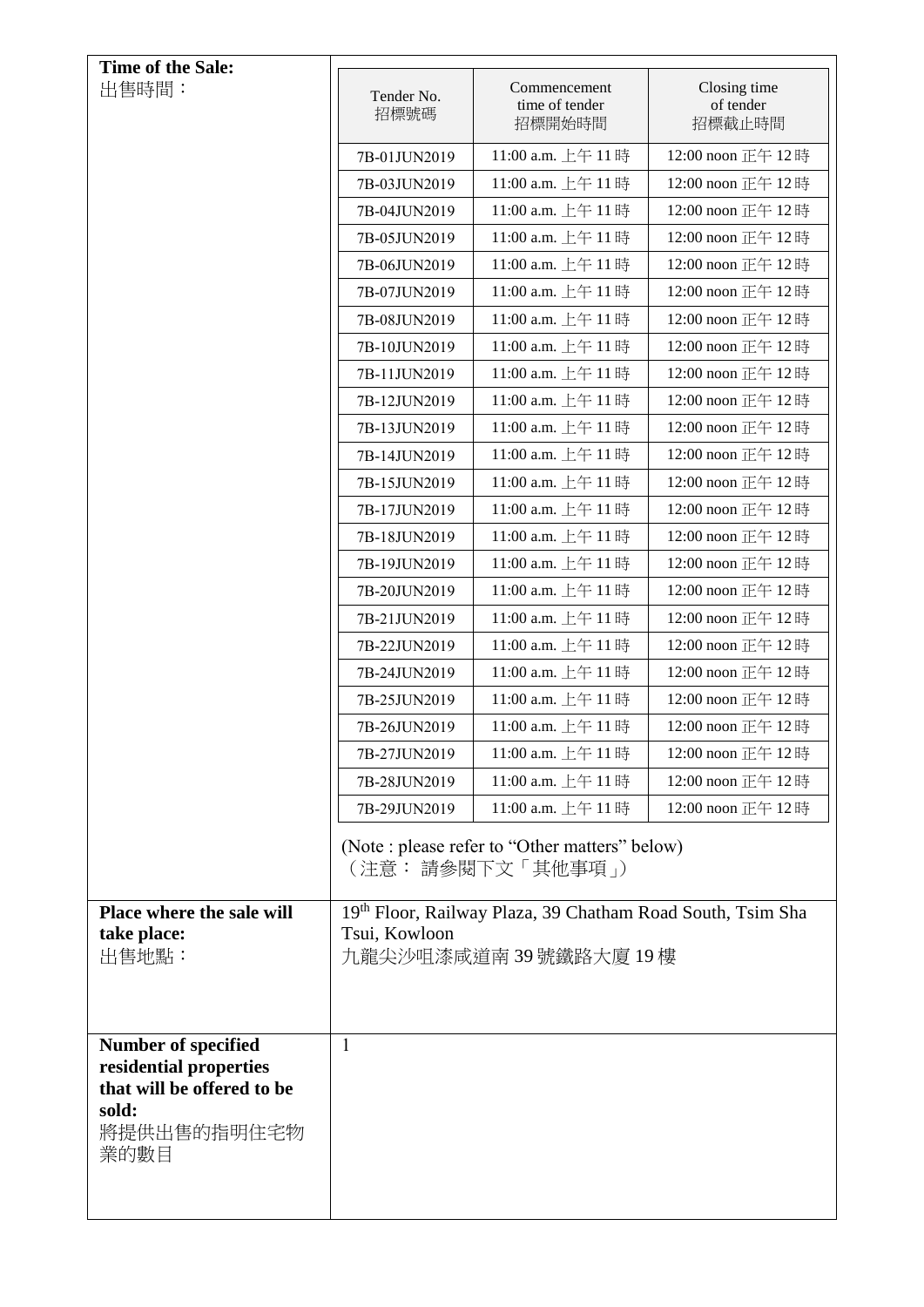## **Description of the residential properties that will be offered to be sold:**

將提供出售的指明住宅物業的描述:

The following flat(s): 以下單位 :

7B

**The method to be used to determine the order of priority in which each of the persons interested in purchasing any of the specified residential properties may select the residential property that the person wishes to purchase:** 

将會使用何種方法,決定有意購買該等指明住宅物業的每名人士可揀選其意欲購買的住宅 物業的優先次序:

Subject to other matters, sale by tender - see details and particulars in the tender notices. Details and particulars in the tender notices under different Tender No. are different. 受制於其他事項,以招標方式出售 - 請參閱指明住宅物業的招標公告的細節和詳情。不同 招標號碼下招標公告的細節和詳情會有不同。

During the following periods, the tender notices and other relevant tender documents of the specified residential properties will be made available for collection free of charge at 19/F, Railway Plaza, 39 Chatham Road South, Tsim Sha Tsui, Kowloon:-

於以下時段,招標公告及其他有關招標文件可於九龍尖沙咀漆咸道南39號鐵路大廈19樓免 費領取:

| Tender No.<br>招標號碼 | Specified residential properties that will be<br>offered to be sold                                | Tender notice and other relevant tender documents<br>will be made available for collection during the<br>following periods<br>於以下時段,招標公告及<br>其他相關招標文件可供領取 |                                       |
|--------------------|----------------------------------------------------------------------------------------------------|-----------------------------------------------------------------------------------------------------------------------------------------------------------|---------------------------------------|
|                    | 將提供出售的指明住宅物業的數目                                                                                    | Date<br>(Day/Month/Year)<br>日期(日/月/年)                                                                                                                     | Time<br>時間                            |
| 7B-01JUN2019       | All the specified residential properties set out in<br>the Sales Arrangements<br>所有於銷售安排中列出的指明住宅物業 | 01/06/2019                                                                                                                                                | 9:00 a.m. to 12:00 noon<br>上午9時至正午12時 |
| 7B-03JUN2019       | All the available and remaining<br>specified properties<br>所有可供出售及餘下的指明住宅物業                        | 03/06/2019                                                                                                                                                | 9:00 a.m. to 12:00 noon<br>上午9時至正午12時 |
| 7B-04JUN2019       | All the available and remaining<br>specified properties<br>所有可供出售及餘下的指明住宅物業                        | 04/06/2019                                                                                                                                                | 9:00 a.m. to 12:00 noon<br>上午9時至正午12時 |
| 7B-05JUN2019       | All the available and remaining<br>specified properties<br>所有可供出售及餘下的指明住宅物業                        | 05/06/2019                                                                                                                                                | 9:00 a.m. to 12:00 noon<br>上午9時至正午12時 |
| 7B-06JUN2019       | All the available and remaining<br>specified properties<br>所有可供出售及餘下的指明住宅物業                        | 06/06/2019                                                                                                                                                | 9:00 a.m. to 12:00 noon<br>上午9時至正午12時 |
| 7B-07JUN2019       | All the available and remaining<br>specified properties<br>所有可供出售及餘下的指明住宅物業                        | 07/06/2019                                                                                                                                                | 9:00 a.m. to 12:00 noon<br>上午9時至正午12時 |
| 7B-08JUN2019       | All the available and remaining<br>specified properties<br>所有可供出售及餘下的指明住宅物業                        | 08/06/2019                                                                                                                                                | 9:00 a.m. to 12:00 noon<br>上午9時至正午12時 |
| 7B-10JUN2019       | All the available and remaining<br>specified properties<br>所有可供出售及餘下的指明住宅物業                        | 10/06/2019                                                                                                                                                | 9:00 a.m. to 12:00 noon<br>上午9時至正午12時 |
| 7B-11JUN2019       | All the available and remaining<br>specified properties<br>所有可供出售及餘下的指明住宅物業                        | 11/06/2019                                                                                                                                                | 9:00 a.m. to 12:00 noon<br>上午9時至正午12時 |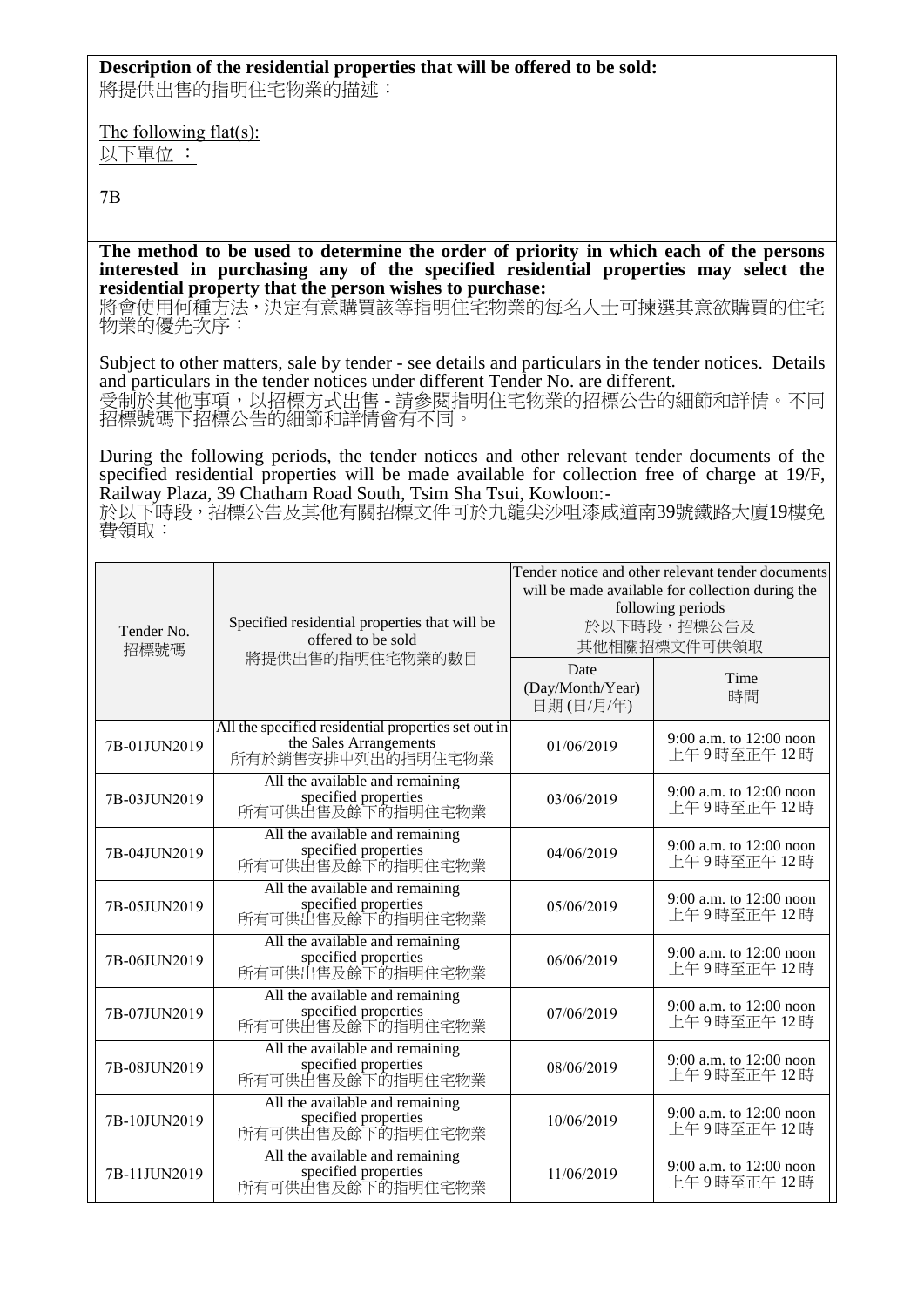| 7B-12JUN2019 | All the available and remaining<br>specified properties<br>所有可供出售及餘下的指明住宅物業 | 12/06/2019 | 9:00 a.m. to $12:00$ noon<br>上午9時至正午12時 |
|--------------|-----------------------------------------------------------------------------|------------|-----------------------------------------|
| 7B-13JUN2019 | All the available and remaining<br>specified properties<br>所有可供出售及餘下的指明住宅物業 | 13/06/2019 | 9:00 a.m. to 12:00 noon<br>上午9時至正午12時   |
| 7B-14JUN2019 | All the available and remaining<br>specified properties<br>所有可供出售及餘下的指明住宅物業 | 14/06/2019 | 9:00 a.m. to 12:00 noon<br>上午9時至正午12時   |
| 7B-15JUN2019 | All the available and remaining<br>specified properties<br>所有可供出售及餘下的指明住宅物業 | 15/06/2019 | 9:00 a.m. to 12:00 noon<br>上午9時至正午12時   |
| 7B-17JUN2019 | All the available and remaining<br>specified properties<br>所有可供出售及餘下的指明住宅物業 | 17/06/2019 | 9:00 a.m. to 12:00 noon<br>上午9時至正午12時   |
| 7B-18JUN2019 | All the available and remaining<br>specified properties<br>所有可供出售及餘下的指明住宅物業 | 18/06/2019 | 9:00 a.m. to 12:00 noon<br>上午9時至正午12時   |
| 7B-19JUN2019 | All the available and remaining<br>specified properties<br>所有可供出售及餘下的指明住宅物業 | 19/06/2019 | 9:00 a.m. to 12:00 noon<br>上午9時至正午12時   |
| 7B-20JUN2019 | All the available and remaining<br>specified properties<br>所有可供出售及餘下的指明住宅物業 | 20/06/2019 | 9:00 a.m. to 12:00 noon<br>上午9時至正午12時   |
| 7B-21JUN2019 | All the available and remaining<br>specified properties<br>所有可供出售及餘下的指明住宅物業 | 21/06/2019 | 9:00 a.m. to 12:00 noon<br>上午9時至正午12時   |
| 7B-22JUN2019 | All the available and remaining<br>specified properties<br>所有可供出售及餘下的指明住宅物業 | 22/06/2019 | 9:00 a.m. to 12:00 noon<br>上午9時至正午12時   |
| 7B-24JUN2019 | All the available and remaining<br>specified properties<br>所有可供出售及餘下的指明住宅物業 | 24/06/2019 | 9:00 a.m. to 12:00 noon<br>上午9時至正午12時   |
| 7B-25JUN2019 | All the available and remaining<br>specified properties<br>所有可供出售及餘下的指明住宅物業 | 25/06/2019 | 9:00 a.m. to 12:00 noon<br>上午9時至正午12時   |
| 7B-26JUN2019 | All the available and remaining<br>specified properties<br>所有可供出售及餘下的指明住宅物業 | 26/06/2019 | 9:00 a.m. to 12:00 noon<br>上午9時至正午12時   |
| 7B-27JUN2019 | All the available and remaining<br>specified properties<br>所有可供出售及餘下的指明住宅物業 | 27/06/2019 | 9:00 a.m. to 12:00 noon<br>上午9時至正午12時   |
| 7B-28JUN2019 | All the available and remaining<br>specified properties<br>所有可供出售及餘下的指明住宅物業 | 28/06/2019 | 9:00 a.m. to 12:00 noon<br>上午9時至正午12時   |
| 7B-29JUN2019 | All the available and remaining<br>specified properties<br>所有可供出售及餘下的指明住宅物業 | 29/06/2019 | 9:00 a.m. to 12:00 noon<br>上午9時至正午12時   |

**The method to be used, where 2 or more persons are interested in purchasing a particular specified residential property, to determine the order of priority in which each of those persons may proceed with the purchase:**

在有兩人或多於兩人有意購買同一個指明住宅物業的情況下,將會使用何種方法決定每名 該等人士可購買該物業的優先次序:

Please refer to the above method. 請參照上述方法。